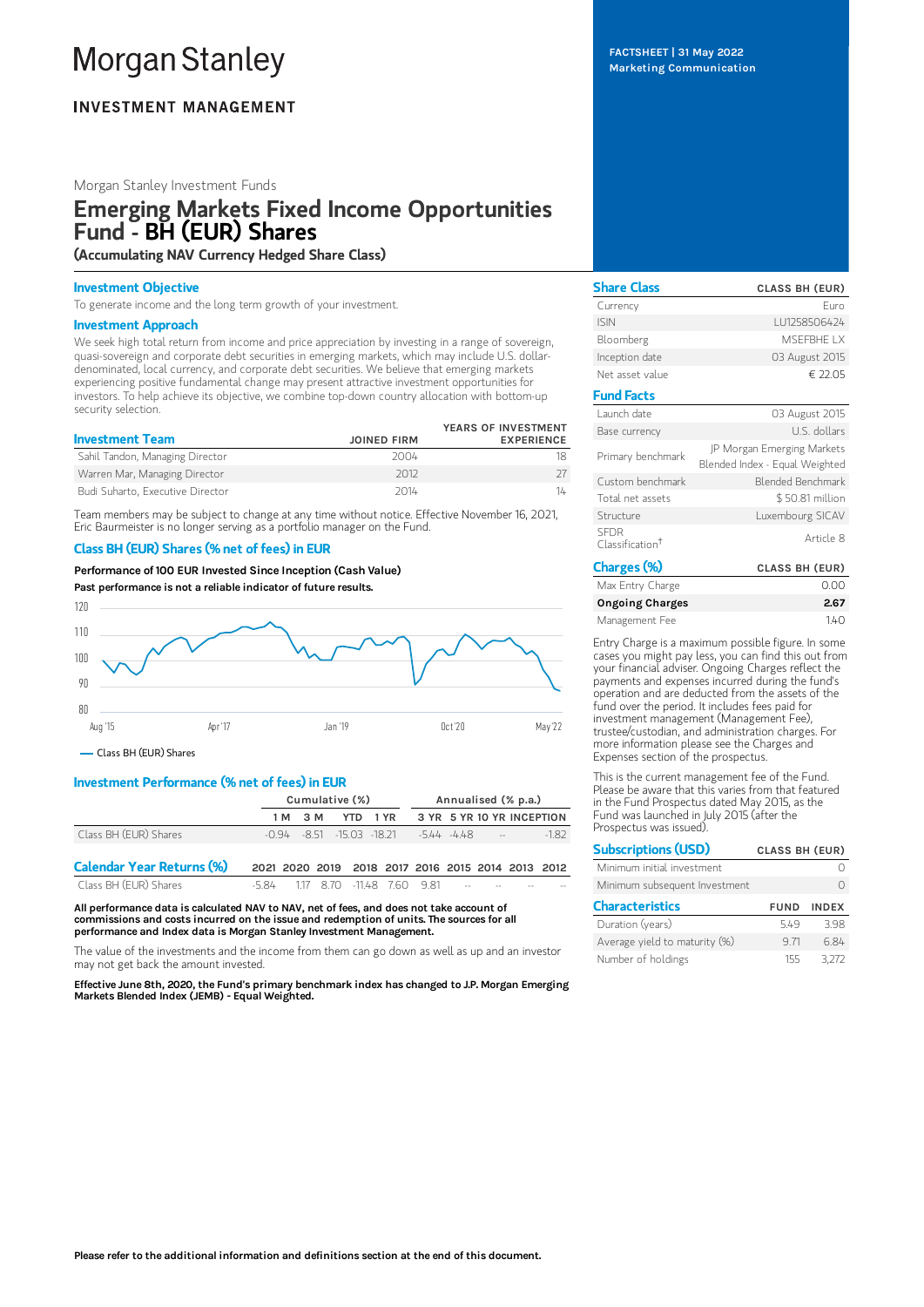## Top Countries (% of Total Net Assets)<sup>1</sup> FUND

|  | Mexico       | 14.33 |
|--|--------------|-------|
|  | South Africa | 6.72  |
|  | China        | 6.11  |
|  | Brazil       | 5.98  |
|  | Colombia     | 5.14  |
|  | Nigeria      | 4.64  |
|  | Indonesia    | 4.06  |
|  | Peru         | 3.62  |
|  | Chile        | 3.40  |
|  | Other        | 43.14 |
|  | Cash         | 2.89  |

| Sector Allocation (% of Total Net Assets) <sup>1,2</sup> | <b>PORTFOLIO</b> |
|----------------------------------------------------------|------------------|
| Sovereign                                                | 63.66            |
| Quasi-Sovereign                                          | 6.72             |
| Corporates                                               | 26.73            |
| Industrial                                               | 1.37             |
| <b>Financials</b>                                        | 7.57             |
| Oil & Gas                                                | 4.30             |
| Consumer                                                 | 2.65             |
| <b>TMT</b>                                               | 3.80             |
| Metals & Mining                                          | 1.10             |
| Pulp & Paper                                             | 0.20             |
| Transport                                                | 1.38             |
| Real Estate                                              | 1.62             |
| Utilities                                                | 2.74             |
| Other                                                    | 0.76             |
| Cash & Equivalents                                       | 2.89             |

## **Currency Allocation (% of Total Net Assets)<sup>1</sup> FUND**

|  | US Dollar               | 63.86 |
|--|-------------------------|-------|
|  | Mexican New Peso        | 4.63  |
|  | ● Chinese Yuan Renminbi | 4.52  |
|  | Thai Baht               | 4.33  |
|  | Brazilian Real          | 3.60  |
|  | Malaysian Ringgit       | 3.43  |
|  | Indonesian Rupiah       | 2.53  |
|  | Polish Zloty New        | 2.38  |
|  | South Africa Rand       | 2.28  |
|  | Zambian Kwacha          | 1.81  |
|  | Other                   | 6.62  |

## **Quality Distribution (% of Total Net Assets)<sup>1,3</sup> FUND**

|  | AA             | 3.65  |
|--|----------------|-------|
|  | А              | 8.86  |
|  | <b>BBB</b>     | 27.77 |
|  | <b>BB</b>      | 31.40 |
|  | B              | 15.61 |
|  | $\bigcirc$ CCC | 5.64  |
|  | $\bullet$ CC   | 1.74  |
|  | $\bigcirc$ C   | 0.31  |
|  | $\bullet$ D    | 0.18  |
|  | Not Rated      | 1.96  |
|  | Cash           | 2.89  |

Please refer to the Prospectus for full risk disclosures, available at w.morganstanleyinvestmentfunds.co<mark>m. All data as of 31.05.2022 and</mark> subject to change daily.

## Share Class BH (EUR) Risk and Reward Profile

| Lower Risk |                                  |  |  | Higher Risk                       |  |
|------------|----------------------------------|--|--|-----------------------------------|--|
|            |                                  |  |  |                                   |  |
|            | <b>Potentially Lower Rewards</b> |  |  | <b>Potentially Higher Rewards</b> |  |

The risk and reward category shown is based on historic data.

- Historic figures are only a guide and may not be a reliable indicator of what may happen in the future.
- As such this category may change in the future.
- The higher the category, the greater the potential reward, but also the greater the risk of losing the investment. Category 1 does not indicate a risk free investment.
- The fund is in this category because it invests in fixed income securities from emerging markets and the fund's simulated and/or realised return has experienced medium rises and falls historically.
- The fund may be impacted by movements in the exchange rates between the fund's currency and the currencies of the fund's investments.
- This rating does not take into account other risk factors which should be considered before investing, these include:
- The value of bonds are likely to decrease if interest rates rise and vice versa. The value of financial derivative instruments are highly sensitive and may
- result in losses in excess of the amount invested by the Sub-Fund. Issuers may not be able to repay their debts, if this happens the value of
- your investment will decrease. This risk is higher where the fund invests in a bond with a lower credit rating.
- The fund relies on other parties to fulfill certain services, investments or transactions. If these parties become insolvent, it may expose the fund to financial loss.
- Sustainability factors can pose risks to investments, for example: impact asset values, increased operational costs.
- There may be an insufficient number of buyers or sellers which may affect the funds ability to buy or sell securities.
- Investment in Fixed Income Securities via the China Interbank Bond Market may also entail additional risks, such as counterparty and liquidity risk.
- There are increased risks of investing in emerging markets as political, legal and operational systems may be less developed than in developed markets. In order to achieve the currency hedging, this share class relies on other
- parties to fulfil certain contractual obligations, as these parties may fail to do so there is a higher risk to your investment.
- Past performance is not a reliable indicator of future results. Returns may increase or decrease as a result of currency fluctuations. The value of investments and the income from them can go down as well as up and investors may lose all or a substantial portion of his or her investment.
- The value of the investments and the income from them will vary and there can be no assurance that the Fund will achieve its investment objectives.
- Investments may be in a variety of currencies and therefore changes in rates of exchange between currencies may cause the value of investments to decrease or increase. Furthermore, the value of investments may be adversely affected by fluctuations in exchange rates between the investor's reference currency and the base currency of the investments.

#### Additional B Share Classes

|           | <b>CURRENCY</b> | <b>I AUNCH</b> | <b>ISIN</b>  | <b>BLOOMBERG</b> |
|-----------|-----------------|----------------|--------------|------------------|
|           | l ISD.          | 03.08.2015     | 111258506341 | MSEEXOR LX       |
| BHR (EUR) | FI JR           | 03.08.2015     | 111258506697 | MSERHRE I X      |

<sup>†</sup> This Fund is classified as an Article 8 product under the Sustainable Finance Disclosure Regulation. Article 8 products are those which promote environmental or social characteristics and which integrate sustainability into the investment process in a binding manner. Before making any decision to invest in the fund mentioned herein, please refer to all the characteristics and objectives of the Fund noted in the current Prospectus and KIID at morganstanleyinvestmentfunds.com.

<sup>1</sup>May not sum to 100% due to rounding.

<sup>2</sup> For additional information regarding sector classification/definitions please visit www.msci.com/gics and the glossary at www.morganstanley.com/im. <sup>3</sup> Quality distribution data for securities is sourced from Fitch, Moody's and S&P. Where the credit ratings for individual securities differ between the three ratings agencies, the 'highest' rating is applied. The rating of credit default swaps is based on the 'highest' rating of the underlying reference bond. 'Cash' includes investments in short term instruments, including investments in Morgan Stanley liquidity funds.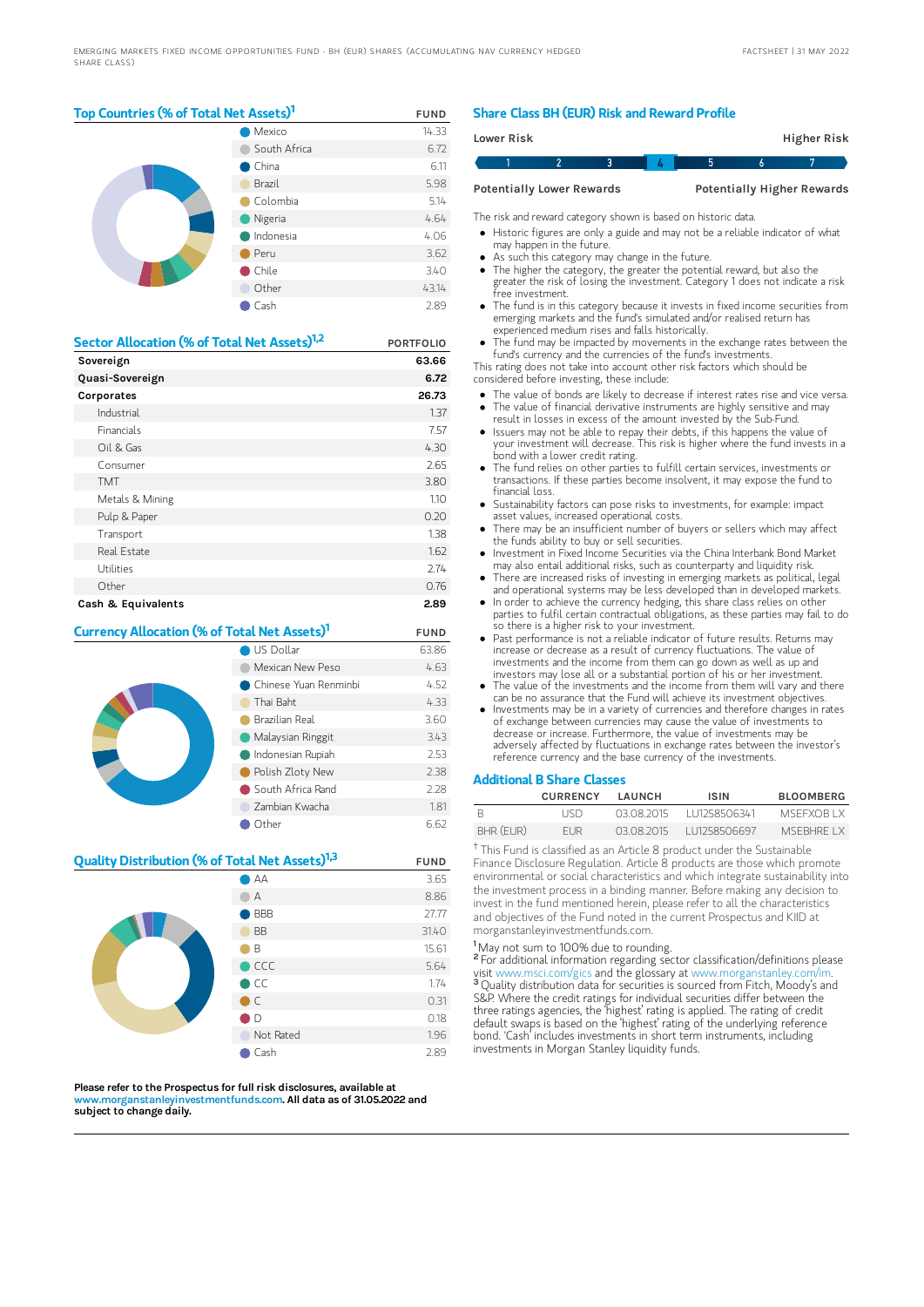This is a marketing communication. Applications for shares in the Fund should not be made without first consulting the current Prospectus and the Key Investor Information Document ("KIID"), which are available in English and in the official language of your local jurisdiction at [morganstanleyinvestmentfunds.com](https://www.morganstanley.com/im/msinvf/index.html) or free of charge from the Registered Office of Morgan Stanley Investment Funds, European Bank and Business Centre, 6B route de Trèves, L-2633 Senningerberg, R.C.S. Luxemburg B 29 192. A summary of investor rights is available in English at the same website. If the management company of the relevant Fund decides to terminate its arrangement for marketing that Fund in any EEA country where it is registered for sale, it will do so in accordance with the relevant UCITS rules.

#### DEFINITIONS

Average yield to maturity measures the annual return on interest-bearing securities. In this it is assumed that they will be held to maturity. This metric includes both the coupon payments received during the term of the security and the repayment of the capital on maturity. **Bloomberg** stands for 'Bloomberg Global Identifier (BBGID)'. This is a unique 12 digit alphanumerical code designed to enable the identification of securities, such as the Morgan Stanley Investment Funds sub-funds at share class level, on a Bloomberg Terminal. The Bloomberg Terminal, a system provided by Bloomberg L.P., enables analysts to access and analyse real-time financial market data. Each Bloomberg code starts with the same BBG prefix, followed by nine further characters that we list here in this guide for each share class of each fund. Cash & Equivalents are defined as the value of assets that can be converted into cash immediately. These include commercial paper, open FX transactions, Treasury bills and other short-term instruments. Such instruments are considered cash equivalents because they are deemed liquid and not subject to significant risk of changes in values. Duration is a measure of the sensitivity of the price (the value of principal) of a fixed-income investment to a change in interest rates. Duration is expressed as a number of years. Rising interest rates mean falling<br>bond prices, while declining interest rates mean rising bond prices. **ISIN** is the international securities identification number (ISIN), a 12 digit code consisting of numbers and letters that distinctly identifies securities. NAV is the Net Asset Value per share of the Fund (NAV), which represents the value of the assets of a fund less its liabilities. Number of holdings provided are a typical range, not a maximum number. The portfolio may exceed this from time to time due to market conditions and outstanding trades.

#### INDEX INFORMATION

Blended Benchmark refers to performance of Fund's benchmarks since inception - 03 August 2015 to 08 June 2020: 1/3 J.P. Morgan EMBI Global Index, 1/3 J.P. Morgan GBI-EM Global Diversified Index, 1/3 J.P. Morgan CEMBI Broad Diversified Index; 08 June 2020 and beyond - J.P. Morgan Emerging Markets Blended Index (JEMB) - Equal Weighted. The J.P. Morgan Emerging Markets Blended Index (JEMB) - Equal

Weighted is comprised of 1/3 J.P. Morgan Emerging Markets Bond Global Diversified Index (tracks total returns for traded external debt instruments in the emerging markets, and is an expanded version of the EMBI+. As with the EMBI+, the EMBI Global includes US dollar-denominated Brady bonds, loans, and Eurobonds with an outstanding face value of at least \$500 million), 1/3 J.P. Morgan GBI-EM Global Diversified Index (a comprehensive global local emerging markets index that consists of regularly traded, liquid fixed-rate, domestic currency government bonds and includes only the countries which give access to their capital market to foreign investors (excludes China, India), and 1/3 J.P. Morgan CEMBI Broad Diversified Index (a global, liquid corporate emerging- markets benchmark that tracks U.S.-denominated corporate bonds issued by emerging- markets entities).

#### **DISTRIBUTION**

This communication is only intended for and will only be distributed to persons resident in jurisdictions where such distribution or availability would not be contrary to local laws or regulations. In particular, the Shares are not for distribution to US persons.

Ireland: MSIM Fund Management (Ireland) Limited. Registered Office: The Observatory, 7-11 Sir John Rogerson's Quay, Dublin 2, D02 VC42, Ireland. Registered in Ireland as a private company limited by shares under company number 616661. MSIM Fund Management (Ireland) Limited is regulated by the Central Bank of Ireland. United Kingdom: Morgan Stanley Investment Management Limited is authorised and regulated by the Financial Conduct Authority. Registered in England. Registered No. 1981121. Registered Office: 25 Cabot Square, Canary Wharf, London E14 4QA,<br>authorised and regulated by the Financial Conduct Authority. **Dubai:** Morgan Stanley Investment Management Limited (Representative Office, Unit Precinct 3-7th Floor-Unit 701 and 702, Level 7, Gate Precinct Building 3, Dubai International Financial Centre, Dubai, 506501, United Arab Emirates. Telephone: +97 (0)14 709 7158). Italy: MSIM Fund Management (Ireland)Limited, Milan Branch (Sede Secondaria di Milano) is a branch of

MSIM Fund Management (Ireland) Limited, a company registered in Ireland, regulated by the Central Bank of Ireland and whose registered office is at The Observatory, 7-11 Sir John Rogerson's Quay, Dublin 2, D02 VC42, Ireland. MSIM Fund Management (Ireland) Limited Milan Branch (Sede Secondaria di Milano) with seat in Palazzo Serbelloni Corso Venezia, 16 20121 Milano, Italy, is registered in Italy with company number and VAT number 11488280964. The Netherlands: MSIM Fund Management (Ireland) Limited, Rembrandt Tower, 11th Floor Amstelplein 1 1096HA, Netherlands. Telephone: 31 2-0462-1300. Morgan Stanley Investment Management is a branch office of MSIM Fund Management (Ireland) Limited. MSIM Fund Management (Ireland) Limited is regulated by the Central Bank of Ireland. France: MSIM Fund Management (Ireland) Limited, Paris Branch is a branch of MSIM Fund Management (Ireland) Limited, a company registered in Ireland, regulated by the Central Bank of Ireland and whose registered office is at The Observatory, 7-11 Sir John Rogerson's Quay, Dublin 2, D02 VC42, Ireland. MSIM Fund Management (Ireland) Limited Paris Branch with seat at 61 rue de Monceau 75008 Paris, France, is registered in France with<br>company number 890 071 863 RCS. **Spain:** MSIM Fund Management (Ireland) Limited, Sucursal en España is a branch of MSIM Fund Management (Ireland) Limited, a company registered in Ireland, regulated by the Central Bank of Ireland and whose registered office is at The Observatory, 7-11 Sir John Rogerson's Quay, Dublin 2, D02 VC42, Ireland. MSIM Fund Management (Ireland) Limited, Sucursal en España with seat in Calle Serrano 55, 28006, Madrid, Spain, is registered in Spain with tax identification number W0058820B. Switzerland: Morgan Stanley & Co. International plc, London, Zurich Branch Authorised and regulated by the Eidgenössische Finanzmarktaufsicht ("FINMA"). Registered with the Register of Commerce Zurich CHE-115.415.770. Registered Office: Beethovenstrasse 33, 8002 Zurich, Switzerland, Telephone +41 (0) 44 588 1000. Facsimile Fax: +41(0) 44 588 1074.

Australia: This publication is disseminated in Australia by Morgan Stanley Investment Management (Australia) Pty Limited ACN: 122040037, AFSL No. 314182, which accepts responsibility for its contents. This publication, and any access to it, is intended only for "wholesale clients" within the meaning of the Australian Corporations Act. Hong Kong: This document has been issued by Morgan Stanley Asia Limited for use in Hong Kong and shall only be made available to "professional investors" as defined under the Securities and Futures Ordinance of Hong Kong (Cap 571). The contents of this document have not been reviewed nor approved by any regulatory authority including the Securities and Futures Commission in Hong Kong. Accordingly, save where an exemption is available under the relevant law, this document shall not be issued, circulated, distributed, directed at, or made available to, the public in Hong Kong. Singapore: This publication should not be considered to be the subject of an invitation for subscription or purchase, whether directly or indirectly, to the public or any member of the public in Singapore other than (i) to an institutional investor under section 304 of the Securities and Futures Act, Chapter 289 of Singapore ("SFA"), (ii) to a "relevant person" (which includes an accredited investor) pursuant to section 305 of the SFA, and such distribution is in accordance with the conditions specified in section 305 of the SFA; or (iii) otherwise pursuant to, and in accordance with the conditions of, any other applicable provision of the SFA. In particular, for investment funds that are not authorized or recognized by the MAS, units in such funds are not allowed to be offered to the retail public; any written material issued to persons as aforementioned in connection with an offer is not a prospectus as defined in the SFA and, accordingly, statutory liability under the SFA in relation to the content of prospectuses does not apply, and investors should consider carefully whether the investment is suitable for them. This publication has not been reviewed by the Monetary Authority of Singapore.

Chile: Neither the Fund nor the interests in the Fund are registered in the Registry of Offshore Securities (el Registro de Valores Extranjeros) or subject to the supervision of the Commission for the Financial Market (la Comisión para el Mercado Financiero). This document and other offering materials relating to the offer of the interests in the Fund do not constitute a public offer of, or an invitation to subscribe for or purchase, the Fund interests in the Republic of Chile, other than to individually identified purchasers pursuant to a private offering within the meaning of Article 4 of the Chilean Securities Act (la Ley del Mercado de Valores) (an offer that is not "addressed to the public at large or to a certain sector or specific group of the public").

Peru: The interests in the Fund have not been and will not be registered in Peru under Decreto Legislativo 862: Ley de Fondos de Inversión y sus Sociedades Administradoras or under Decreto Legislativo 861: Ley del Mercado de Valores (the "Securities Market Law"), and are being offered to institutional investors only (as defined in article 8 of the Securities Market Law) pursuant to a private placement, according to article 5 of the Securities Market Law. The interests in the Fund have not been registered in the securities market public registry (Registro Público del Mercado de Valores) maintained by, and the offering of the Fund interests in Peru is not subject to the supervision of, the Superintendencia del Mercado de Valores. Any transfers of the Fund interests shall be subject to the limitations contained in the Securities Market Law and the regulations issued